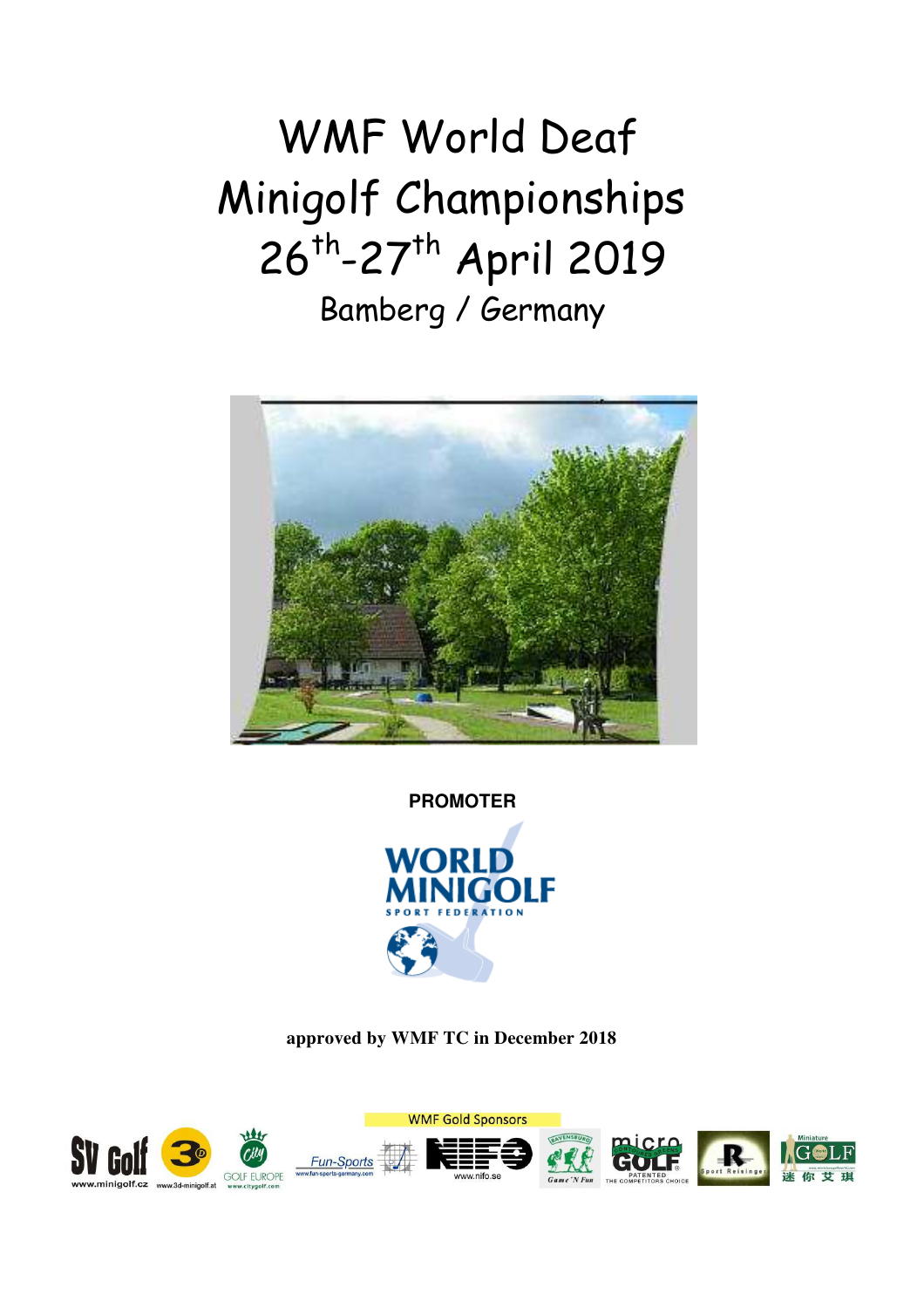#### **INVITATION WMF WORLD DEAF MINIGOLF CHAMPIONSHIPS 26th-27th APRIL 2019**

| <b>PROMOTER:</b>            | <b>World Minigolf Sport Federation (WMF)</b>                                                                                                                                                                                                                                                                                                                                                                                                                                                                                                                                                        |  |
|-----------------------------|-----------------------------------------------------------------------------------------------------------------------------------------------------------------------------------------------------------------------------------------------------------------------------------------------------------------------------------------------------------------------------------------------------------------------------------------------------------------------------------------------------------------------------------------------------------------------------------------------------|--|
| <b>ORGANIZER:</b>           | 1. Minigolfclub Bamberg e.V. in cooperation with Deutscher Minigolfsport Verband<br>e.V.                                                                                                                                                                                                                                                                                                                                                                                                                                                                                                            |  |
| <b>LOCATION OF COURSES:</b> | Galgenfuhr/Auf der Jahnhalbinsel, 96050 Bamberg, Germany<br>course: miniaturegolf                                                                                                                                                                                                                                                                                                                                                                                                                                                                                                                   |  |
| <b>PARTICIPATION:</b>       | All active members of the WMF, as long as they came up to their obligations towards<br>the WMF. The WMF ExCo can on application approve the participation of athletes<br>and nations, which are not yet active members of WMF or come from recognised deaf<br>sport organisations like ICSD.                                                                                                                                                                                                                                                                                                        |  |
| <b>SPECIAL ASSISTANCE:</b>  | Participants / participating nations can provide interpreters as officials to allow a<br>fluent communication between participants and the tournament organization.                                                                                                                                                                                                                                                                                                                                                                                                                                 |  |
| <b>HEARING DEVICES:</b>     | Participants can use on own decision hearing devices during the competition.                                                                                                                                                                                                                                                                                                                                                                                                                                                                                                                        |  |
| <b>CATEGORIES:</b>          | Individual (number of participants not limited as long as the capacity of the organizer<br>is sufficient):<br>Female youth, male youth (if any of these categories will have fewer than four<br>participants, the categories will be played as one mixed youth category)<br>Female seniors, male seniors (if any of these categories will have fewer than four<br>participants, the categories will be played as one mixed senior category)<br>Women, men (if any of these categories will have fewer than four participants, the<br>categories will be played as one mixed general class category) |  |
|                             | Teams (max. 2 female and 2 male teams per nation):<br>Female teams (3 players) and male teams (3 players) with players from same nation<br>(no age category limits)                                                                                                                                                                                                                                                                                                                                                                                                                                 |  |
| <b>MODE:</b>                | <b>Team strokeplay competition:</b><br>6 rounds (qualifying rounds of the individual competition)                                                                                                                                                                                                                                                                                                                                                                                                                                                                                                   |  |
|                             | Individual strokeplay competition:<br>6 qualifying rounds in all categories<br>1 semifinal round (round 7) for the best 6 players of each category<br>1 final round (round 8) for the best 3 players of each category                                                                                                                                                                                                                                                                                                                                                                               |  |
|                             | Tournament jury has the right to change the number or rounds if necessary due to<br>final number of participants.                                                                                                                                                                                                                                                                                                                                                                                                                                                                                   |  |
| <b>COACHES:</b>             | During the competition max. 2 coaches per nation on the course are allowed. All<br>coaches must be registered participants of this event.                                                                                                                                                                                                                                                                                                                                                                                                                                                           |  |
| <b>PENALTIES:</b>           | <b>Penalties for players</b><br>The standard system described in WMF worldwide international sport rules chapter<br>2.3.18 is used throughout the entire tournament.                                                                                                                                                                                                                                                                                                                                                                                                                                |  |
|                             | <b>Penalties for coaches</b><br>For coaches, the standard penalty system described in WMF worldwide international<br>sport rules chapter 2.3.19 is used throughout the entire tournament.                                                                                                                                                                                                                                                                                                                                                                                                           |  |
| <b>REGISTRATION:</b>        | Until March 15 <sup>th</sup> 2019 with enclosed form only to:<br><b>WMF President</b><br><b>Gerhard Zimmermann</b><br><b>Panzerleite 49</b><br><b>D</b> - 96049 Bamberg<br>email: president@minigolfsport.com                                                                                                                                                                                                                                                                                                                                                                                       |  |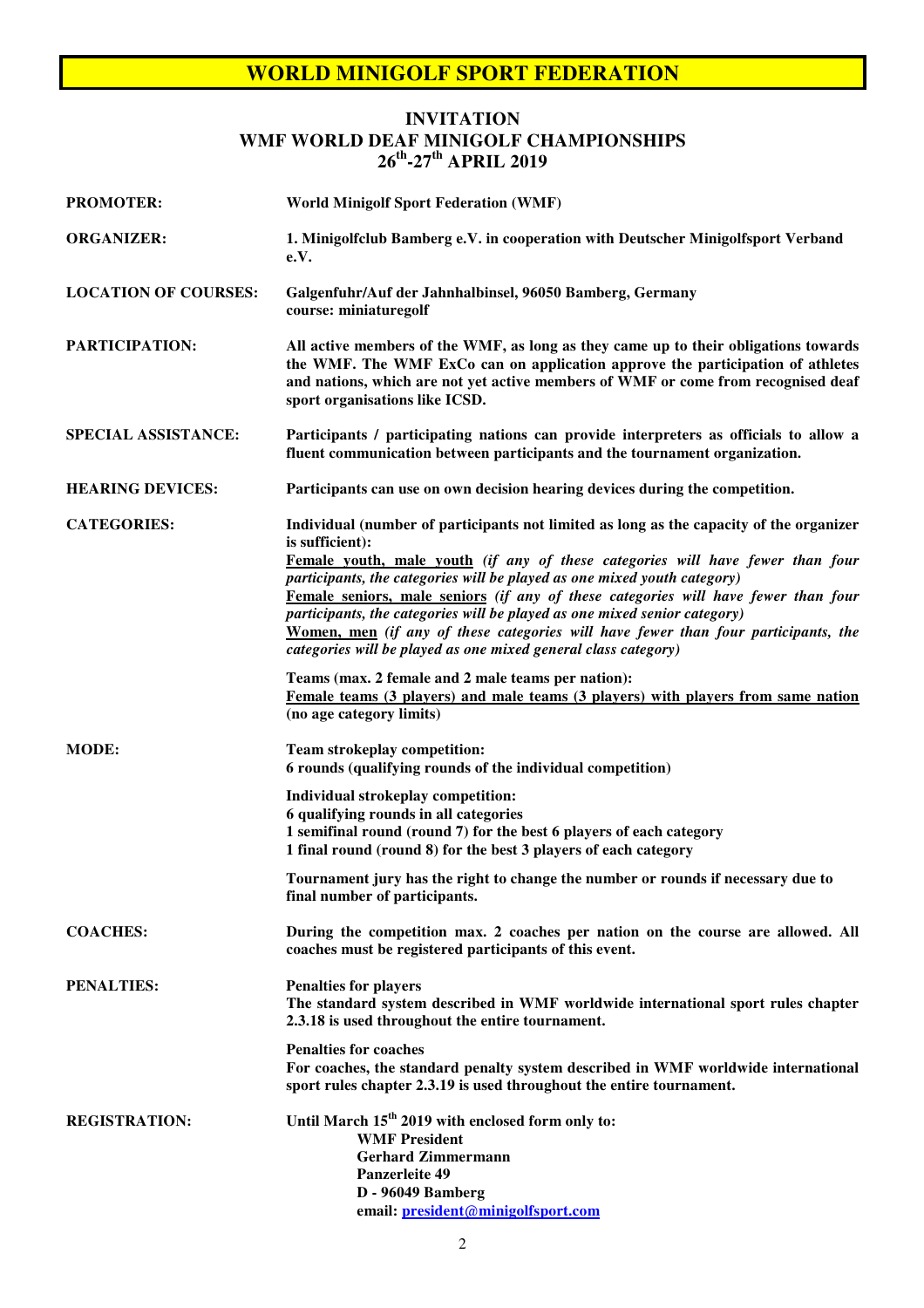| <b>VISA/DISCLAIMER:</b>   | If participants from your country need visa for travelling to the championships, please<br>send information including all necessary data like name, prename, birth date,<br>passport number VERY EARLY to the organizer (see contact below). The organizer<br>will provide an official invitation letter for visa purposes, which will help you to apply<br>for visa at the German embassy in your country. WMF refuses any liability for<br>problems resulting from visa not being granted or not issued in time.                                                                                                                                                                                                                                                                                                                                                                                                                                                                                                                                                                                                                                                                                                              |  |
|---------------------------|---------------------------------------------------------------------------------------------------------------------------------------------------------------------------------------------------------------------------------------------------------------------------------------------------------------------------------------------------------------------------------------------------------------------------------------------------------------------------------------------------------------------------------------------------------------------------------------------------------------------------------------------------------------------------------------------------------------------------------------------------------------------------------------------------------------------------------------------------------------------------------------------------------------------------------------------------------------------------------------------------------------------------------------------------------------------------------------------------------------------------------------------------------------------------------------------------------------------------------|--|
|                           | For visa assistance please contact:<br><b>World Minigolf Sport Federation President</b><br>president@minigolfsport.com                                                                                                                                                                                                                                                                                                                                                                                                                                                                                                                                                                                                                                                                                                                                                                                                                                                                                                                                                                                                                                                                                                          |  |
| <b>PRACTICING FEE:</b>    | Pre official training:<br>EUR 3 / day / player (payable to organizer)                                                                                                                                                                                                                                                                                                                                                                                                                                                                                                                                                                                                                                                                                                                                                                                                                                                                                                                                                                                                                                                                                                                                                           |  |
| <b>PARTICIPATION FEE:</b> | EUR 50 for players, coaches and officials<br>No additional fee for teams<br>Fees have to be paid until March 15 <sup>th</sup> 2019 to the account of WMF. Please note that all<br>banking fees (also those charged by the recipient's bank) must be paid by the sender<br>and the full amount must arrive at the WMF account. When transferring from a bank<br>outside the eurozone, please choose a charging option ensuring that all bank charges<br>are paid by the sender ("OUR" charging option in most payment systems).<br>Please pay right in time and only to:<br><b>Bank: Skandinaviska Enskilda Banken</b><br>IBAN: SE80 5000 0000 0593 0828 6683<br><b>SWIFT: ESSESESS</b><br>Participation fees are non-refundable after the registrations have been confirmed by<br>WMF. The organizer plans with a capacity of max 70 players; if more players are<br>registered the team players the registration of trhe team players are preferred. In case<br>no starting spot can be given to some players due to high number of participants, their<br>fees are returned.<br>For further questions please contact WMF President.<br>For delayed registrations or payments the participation fee is 125 % of the fee above. |  |
| <b>ACCOMMODATION:</b>     | Overview of available accommodation options in Bamberg can be found at<br>https://www.bamberg.info/ (German) or https://en.bamberg.info/ (English)<br>It is recommended also to search for guestrooms and for cheaper possibilities in the<br>surrounding area.                                                                                                                                                                                                                                                                                                                                                                                                                                                                                                                                                                                                                                                                                                                                                                                                                                                                                                                                                                 |  |
| <b>SOCIAL PROGRAM:</b>    | The organizer offers a set of possible activities during your stay in Bamberg.<br>Details will be spread right in time before your arrival.                                                                                                                                                                                                                                                                                                                                                                                                                                                                                                                                                                                                                                                                                                                                                                                                                                                                                                                                                                                                                                                                                     |  |

**The worldwide international sport rules of WMF including supplementary rules and worldwide international sport regulations are applied for the championship. In particular please note the WMF system-specific rules of miniaturegolf. Each participant or for minors their legal guardian must have signed the forms for acceptance of WADA-code 2015 as well as media coverage and accept the WMF anti-doping regulations in current version. Sport shoes and uniform team sports clothing appropriate for minigolf are required during official practice time and tournament. Only sports hats are allowed.** 

F tili i filo

**Pasi Aho WMF Sport Director**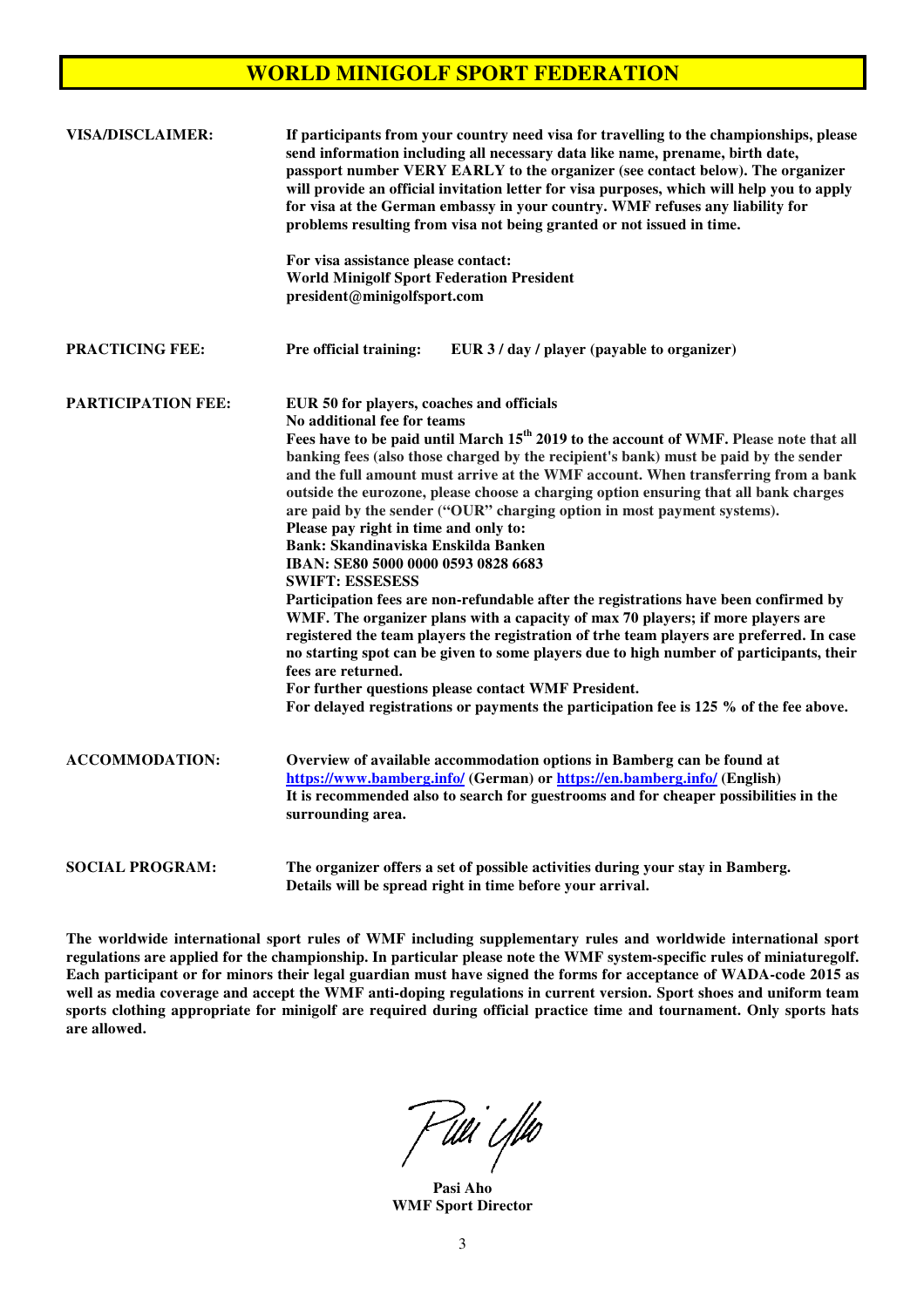## **S C H E D U L E**

**The accreditation of all registered participants has to be announced immediately after arrival at Bamberg, latest Thursday, April 25th 2019, 10 a.m. at the tournament office.** 

# **WEDNESDAY, 24th APRIL 2019**

| $09.00$ am $-06.00$ pm                | official training for all participants                                                  |
|---------------------------------------|-----------------------------------------------------------------------------------------|
| after 06.00 pm                        | no training allowed due to the opening ceremony                                         |
| $02.00$ pm                            | last possibility for written complaints regarding courses                               |
| 03.00 pm                              | inspection of the courses by the representative of WMF and a member of the<br>Organizer |
| $07.00$ pm                            | opening ceremony (date and location can be changed, if required by the organizer)       |
| THURSDAY, 25 <sup>th</sup> APRIL 2019 |                                                                                         |
| $09.00$ am $-06.00$ pm                | official training for all participants                                                  |
| after 06.00 pm                        | free training                                                                           |
| $10.00 \text{ am}$                    | deadline for accreditation of participants and team lineups                             |
| $12.00 \text{ pm}$                    | deadline for payment of practicing fees                                                 |
| $12.00 \text{ pm}$                    | technical meeting                                                                       |

#### **FRIDAY, 26th APRIL 2019 FIRST DAY OF COMPETITION**

**09.00 am four (4) rounds for all participants with rolling start from lane 1 starting order: female seniors, male seniors, female youth, male youth, women, men, teams female, teams male** 

#### **SATURDAY, 27th APRIL 2019 SECOND DAY OF COMPETITION**

| 09.00 am                    | two (2) rounds for all participants with rolling start from lane 1<br>starting order: female seniors, male seniors, female youth, male youth, women, men,<br>teams female, teams male<br>starting order in the categories will be reverse leaderboard order from day 1 |
|-----------------------------|------------------------------------------------------------------------------------------------------------------------------------------------------------------------------------------------------------------------------------------------------------------------|
|                             | end of team competition                                                                                                                                                                                                                                                |
| after qualification rounds: | individual semi-final round (round 7) for the best 6 players of each category after 6<br>qualifying rounds<br>starting order: reverse leaderboard order from the qualifying rounds                                                                                     |
|                             | individual final round (round 8) for the best 3 players of each category after 7<br>qualifying rounds                                                                                                                                                                  |
|                             | starting order: reverse leaderboard order from the qualifying rounds                                                                                                                                                                                                   |
|                             | Medal ceremonies for teams and individuals will take place at the course.                                                                                                                                                                                              |

**07.00 pm closing ceremony**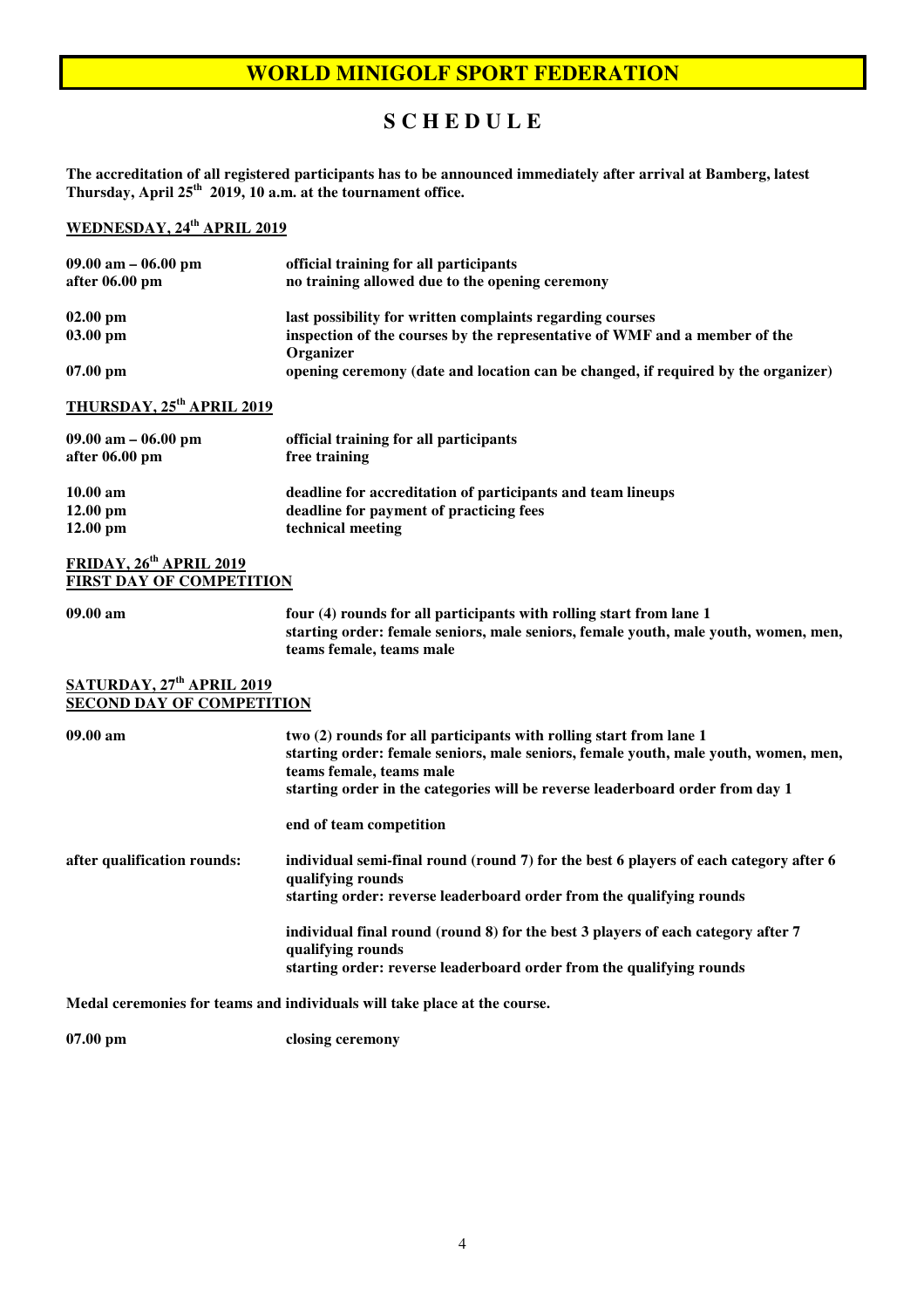# **Latest registration date: March 15th 2019**

# **WMF World Deaf Minigolf Championships 2019 BAMBERG / GER**

## **NATIONAL FEDERATION / PLAYERS' COUNTRY**

**Arrival date at Bamberg: \_\_\_\_\_\_\_\_\_\_\_\_\_\_\_\_\_\_\_\_\_\_**

**Contact E-Mail: \_\_\_\_\_\_\_\_\_\_\_\_\_\_\_\_\_\_\_\_\_\_\_\_\_ Contact phone nr: \_\_\_\_\_\_\_\_\_\_\_\_\_\_\_\_\_\_\_\_** 

#### **REGISTRATIONS BY NAME FOR THE MINIGOLF DEAF WORLD CHAMPIONSHIPS 2019**

*NAME, FIRST NAME IN PRINTED LETTERS BIRTHDATE EXCEPTIONS \* CATEGORY* 

| $1.$             |  |  |
|------------------|--|--|
| 2.               |  |  |
| 3.               |  |  |
| $\overline{4}$ . |  |  |
| 5.               |  |  |
| 6.               |  |  |
| 7.               |  |  |
| 8.               |  |  |
| 9.               |  |  |
| 10.              |  |  |
| 11.              |  |  |
| 12.              |  |  |
| 13.              |  |  |
| 14.              |  |  |
| 15.              |  |  |
| 16.              |  |  |
| 17.              |  |  |
| 18.              |  |  |
| 19.              |  |  |
| 20.              |  |  |

**\* Exceptions:** 

- **A) medical attestation for no sport shoes**
- **B) medical attestation according to the anti-doping regulations of WMF**